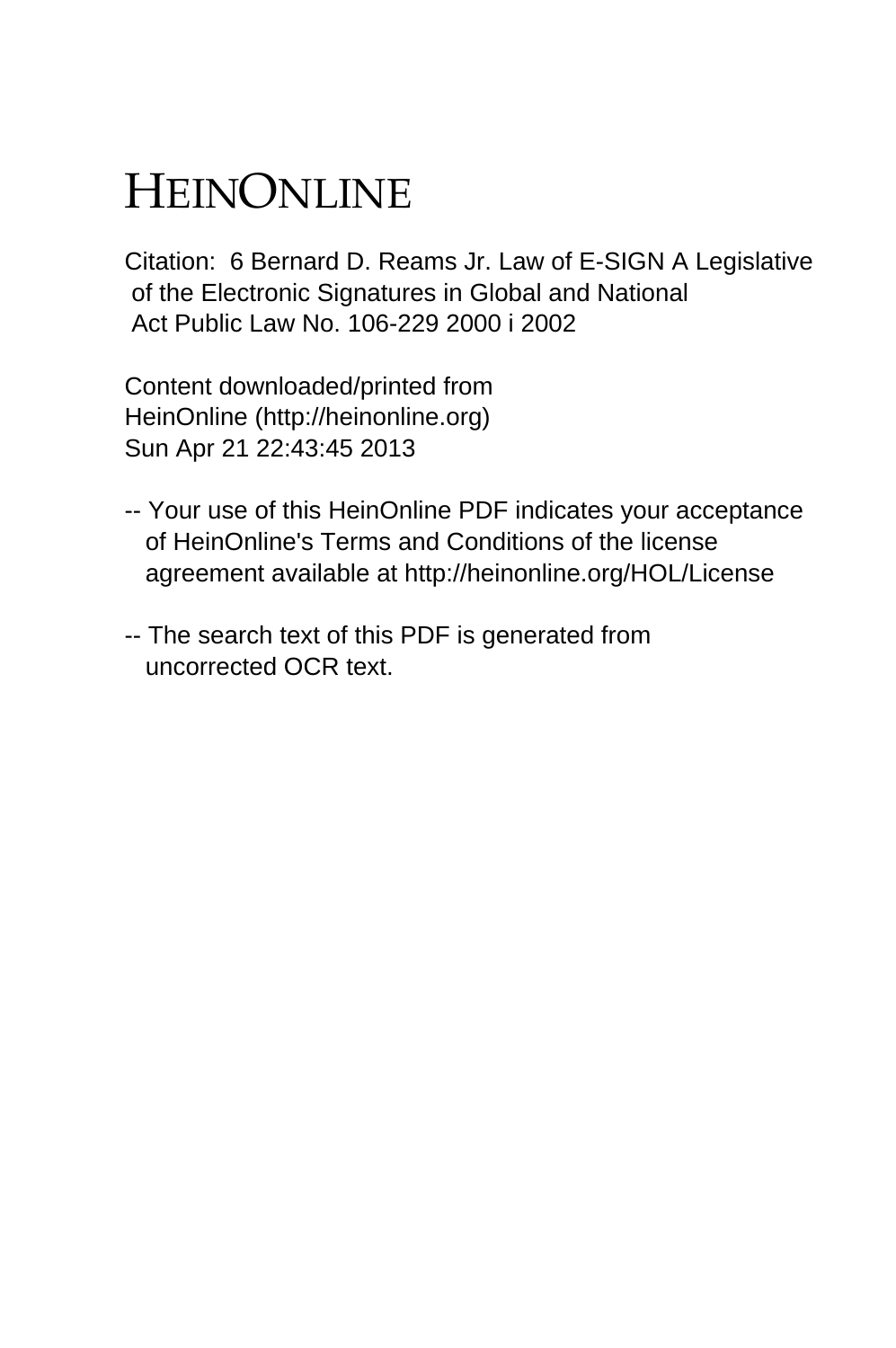## **The Law of E-SIGN:**

## **A** Legislative History of the **Electronic Signatures in Global and National Commerce Act, Public Law No. 106-229 (2000)**

*by*

Bernard **D.** Reams, Jr., **J.D.,** Ph.D. *St. Mary's University in San Antonio*

VOLUME 6

William S. Hein & Co., Inc. Buffalo, New York 2002

HeinOnline -- 6 Bernard D. Reams, Jr., Law of E-SIGN: A Legislative History of the Electronic Signatures in Global and National Commerce Act, Public Law No. 106-229 (2000) [i] 2002